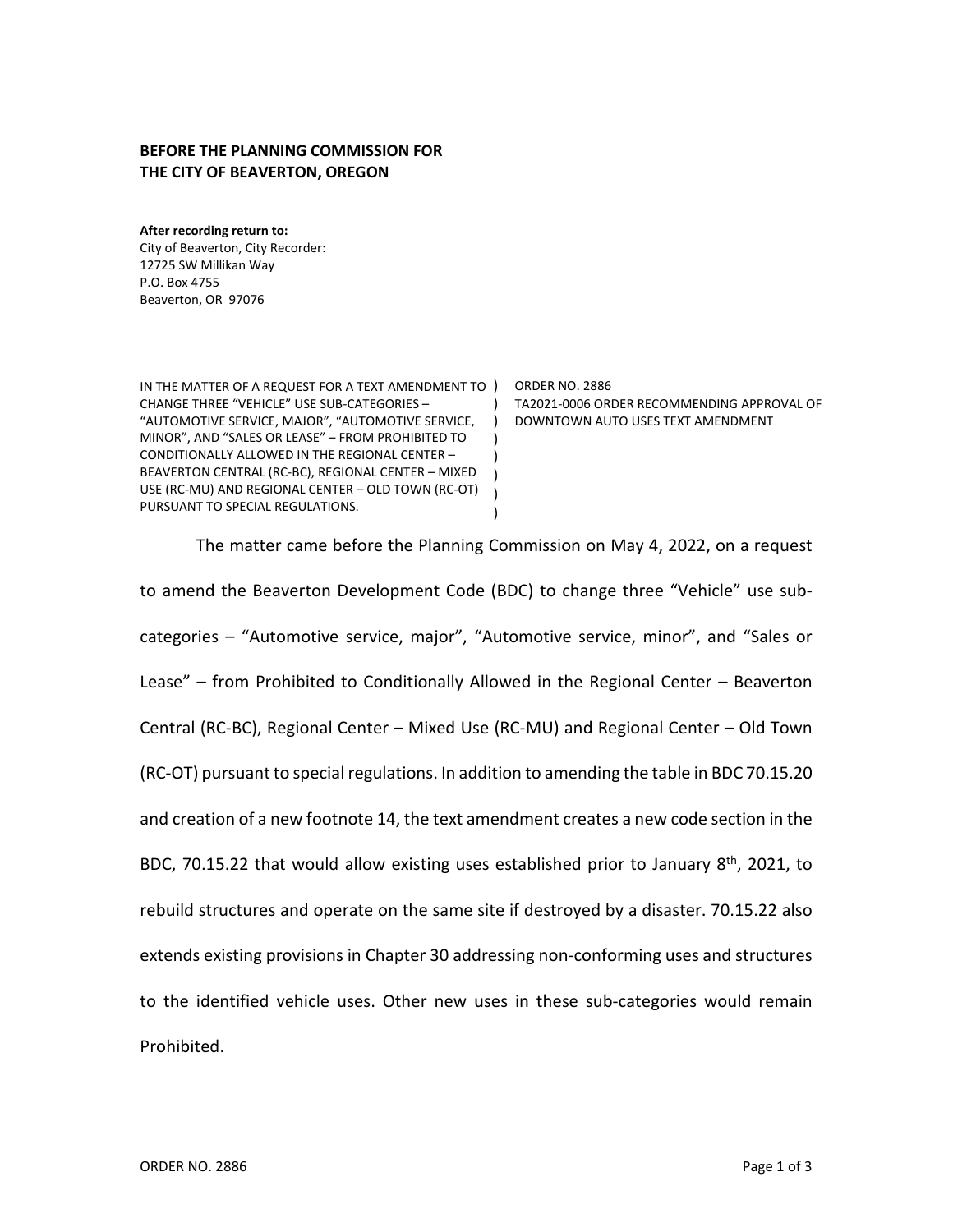Pursuant to Ordinance 2050 (Development Code) Section 50.50, the Planning Commission conducted a public hearing and considered testimony and exhibits on the subject proposal.

Public testimony heard during the hearing raised concerns that the proposed text amendment would encourage uses that are not compatible with downtown to remain and potentially undo progress made with the Downtown Design code update in 2021. The Commission discussed the proposal and found that it met the approval criteria, including consistency with the City's Comprehensive Plan and the Metro Urban Growth Management Functional Plan. One Commissioner was not in support of the Text Amendment as proposed because of potential conflict with the City's Comprehensive Plan policies to limit or prohibit auto-oriented uses.

The Commission, after holding the public hearing and considering all oral and written testimony, adopts the Staff Report dated April 27, 2022, with minor edits to correct references within Section 70.25.22.E.2 of the draft code language, and the findings contained therein, as applicable to the approval criteria contained in Section 40.85.15.1.C of the Development Code.

Therefore, **IT IS HEREBY ORDERED** that the Planning Commission **RECOMMENDS APPROVAL** of **TA2021-0006** to the City Council, based on the testimony, reports and exhibits, and evidence presented during the public hearing on the matter and based on the facts, findings, and conclusions found in the Staff Report dated April 27, 2022.

Motion **CARRIED**, by the following vote:

**AYES:** Glenewinkel, Winter, Lawler, Saldanha, McCann, Nye. **NAYS:** Teater